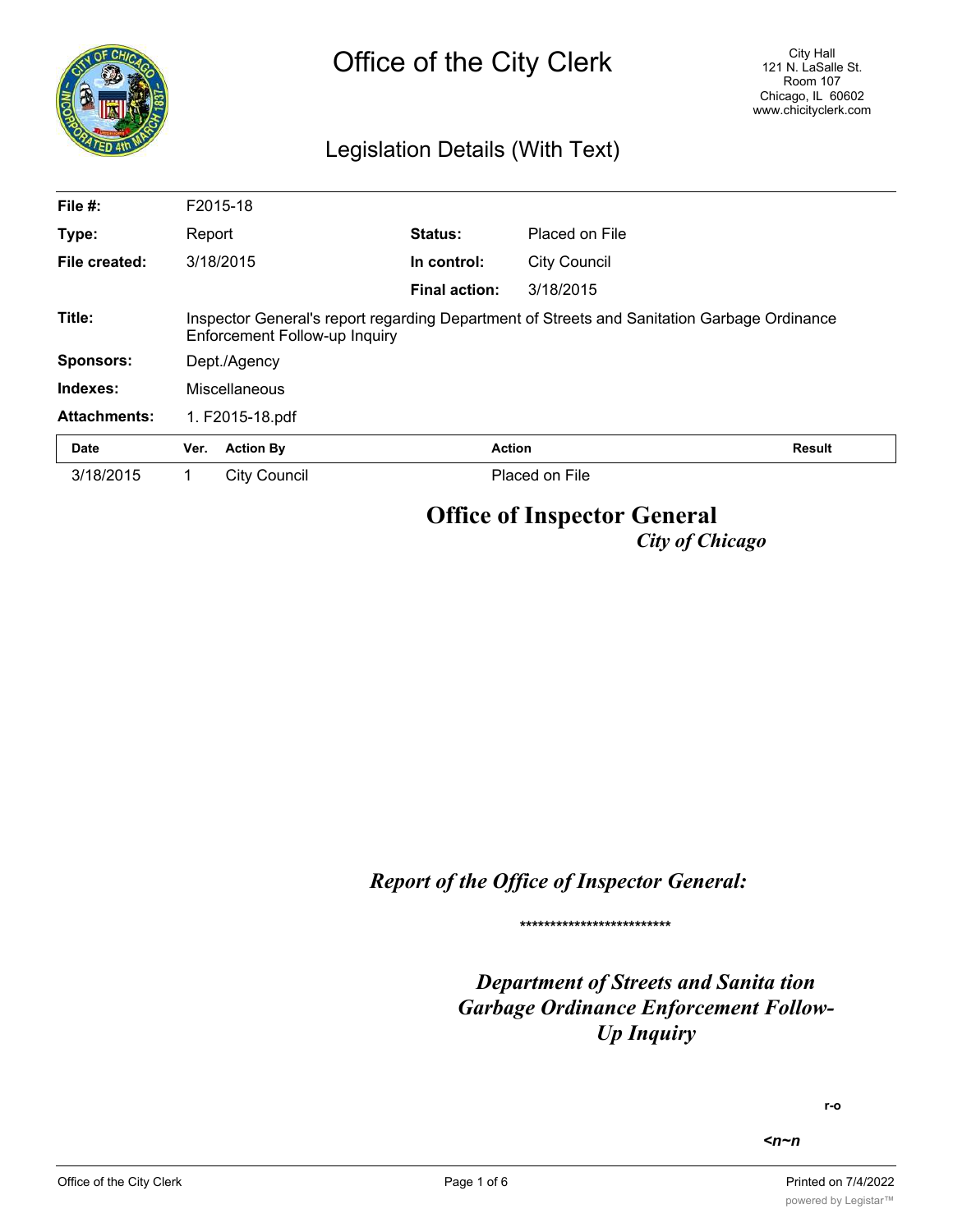**; ' & & .'; \_:\*; tf ,s? '.**

**March 2015**

## *866-IG-TIPLINE (866-448-4754) www, chicagoinspectorgeneral. org*

## *Joseph M. Ferguson Inspector General* **OFFICE OF INSPECTOR GENERAL**

*City of Chicago*

740 N. Sedgwick Street. Suite 200 Chicago. Illinois 60654 Telephone: (773) 478- 7799 Fax: (773) 478-3949

March 10,2015

To the Mayor, Members of the City Council, City Clerk, City Treasurer, and residents of the City of Chicago:

The City of Chicago Office of Inspector General (OIG) has concluded a follow up to its June 2014 audit of the Department of Streets and Sanitation's (DSS) enforcement of Municipal Code of Chicago (MCC) § 7-28-240 ("the ordinance") regarding eligibility for City garbage collection service. OIG concludes that DSS has not implemented corrective actions related to the original findings, and, as a result, significant savings and efficiency opportunities remain unrealized.

The purpose of OIG's June 2014 audit was to determine if DSS effectively and efficiently enforced the ordinance with respect to "grandfathered" multi-unit dwellings and not-for-profit organizations.1 Our audit found that in these respects DSS did not enforce the ordinance effectively and efficiently.

Based upon the results of our audit, we recommended that DSS,

- · take steps to ensure garbage collection services are provided to only those multi-unit dwellings eligible under the grandfather clause;
- develop and implement a more efficient process for updating the grandfather list on an ongoing basis in order to reduce the resources needed to enforce the ordinance;
- work with the City Council to set explicit standards in the MCC for not-for-profit refuse removal service. If the City Council chose not to formalize this service by amending City ordinance, we recommended that DSS provide refuse removal service to only those properties defined as eligible by City ordinance.

In January 2015, OIG inquired with DSS regarding the current status of any corrective actions taken by the Department. On the following pages wc have summarized the two original audit findings and recommendations as well as DSS's response to our follow-up inquiry.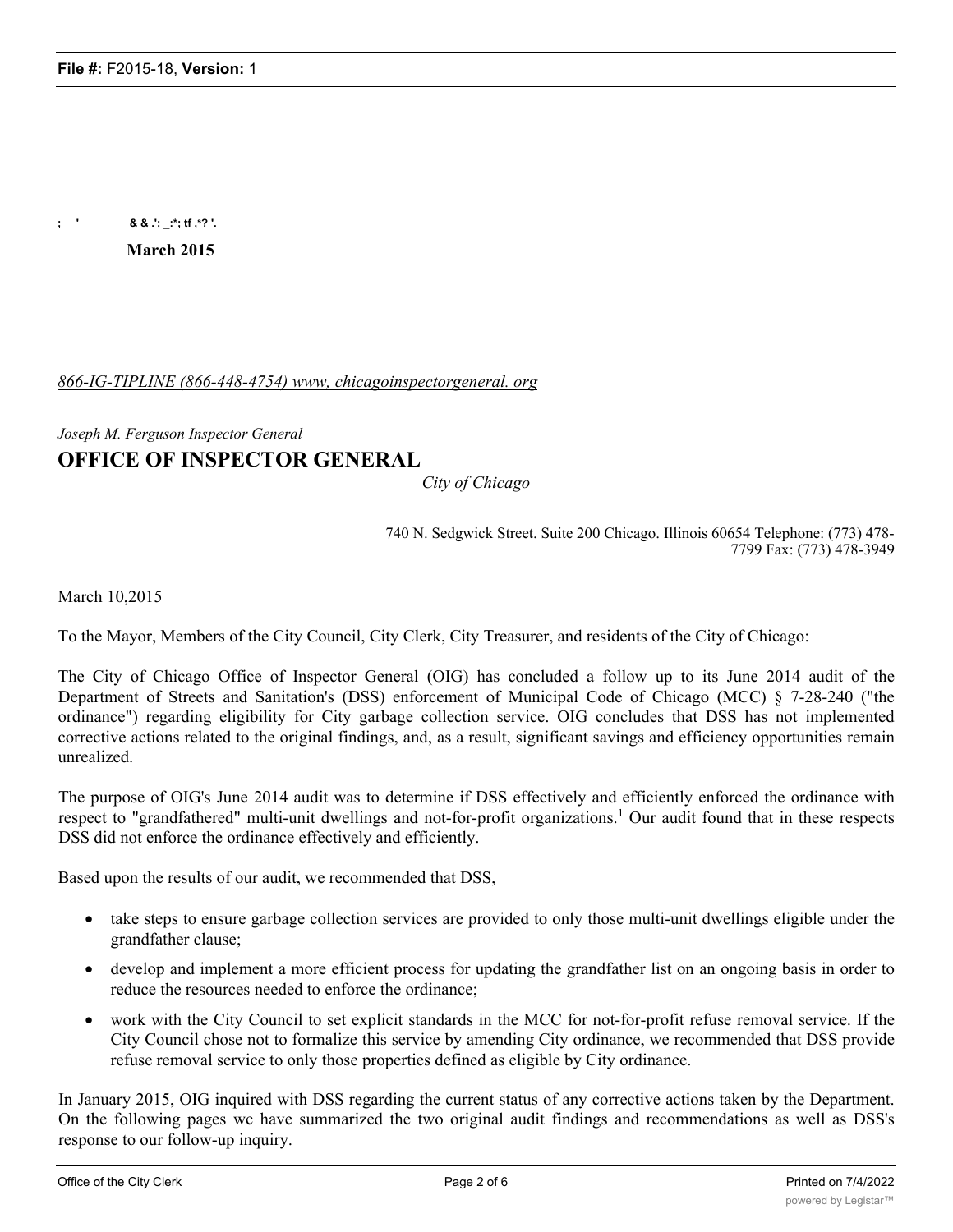DSS has not implemented corrective actions related to the original findings. OIG therefore concludes that DSS's present enforcement of MCC § 7-28-240 remains neither effective nor efficient. The Department stated that it has not taken action to reform maintenance of the grandfather list. It noted a possibility of future legislative action but provided no specific details as to what the legislative action might entail or when it may occur. DSS also maintains that it has

<sup>1</sup> The ordinance's "grandfather" clause provides for City garbage collection service to certain multi-unit dwellings that would otherwise be required to procure private garbage service. City of Chicago, Municipal Code, § 7-28-240.

#### Website: www.chicagoinspcctorgcneral.org <http://www.chicagoinspcctorgcneral.org>

the authority to provide garbage collection service to not-for-profit organizations based on the powers and duties granted to the Department by its authorizing ordinance, MCC § 2-100.

We strongly urge that DSS pursue process modifications to ensure its estimated expenditure of \$3.3 million of taxpayerfunded resources is used to provide City garbage service only to multi-unit dwellings eligible under the grandfather clause. In addition, if DSS insists on continuing its provision of free service to not-for-profits, we urge the Department to pursue ordinance amendments granting it the discretion to do so and to set explicit standards and procedures for the program.

In the original audit, DSS estimated savings and efficiencies of nearly \$6.6 million respecting multi-unit and not-forprofit collection services. However, prompt legislative action on both accounts is required for projected savings to be realized in the City's 2016 Budget.

We thank the staff and leadership of DSS for their cooperation during the original audit and responsiveness to our followup inquiry.

Respectfully,

Joseph M. Ferguson Inspector General City of Chicago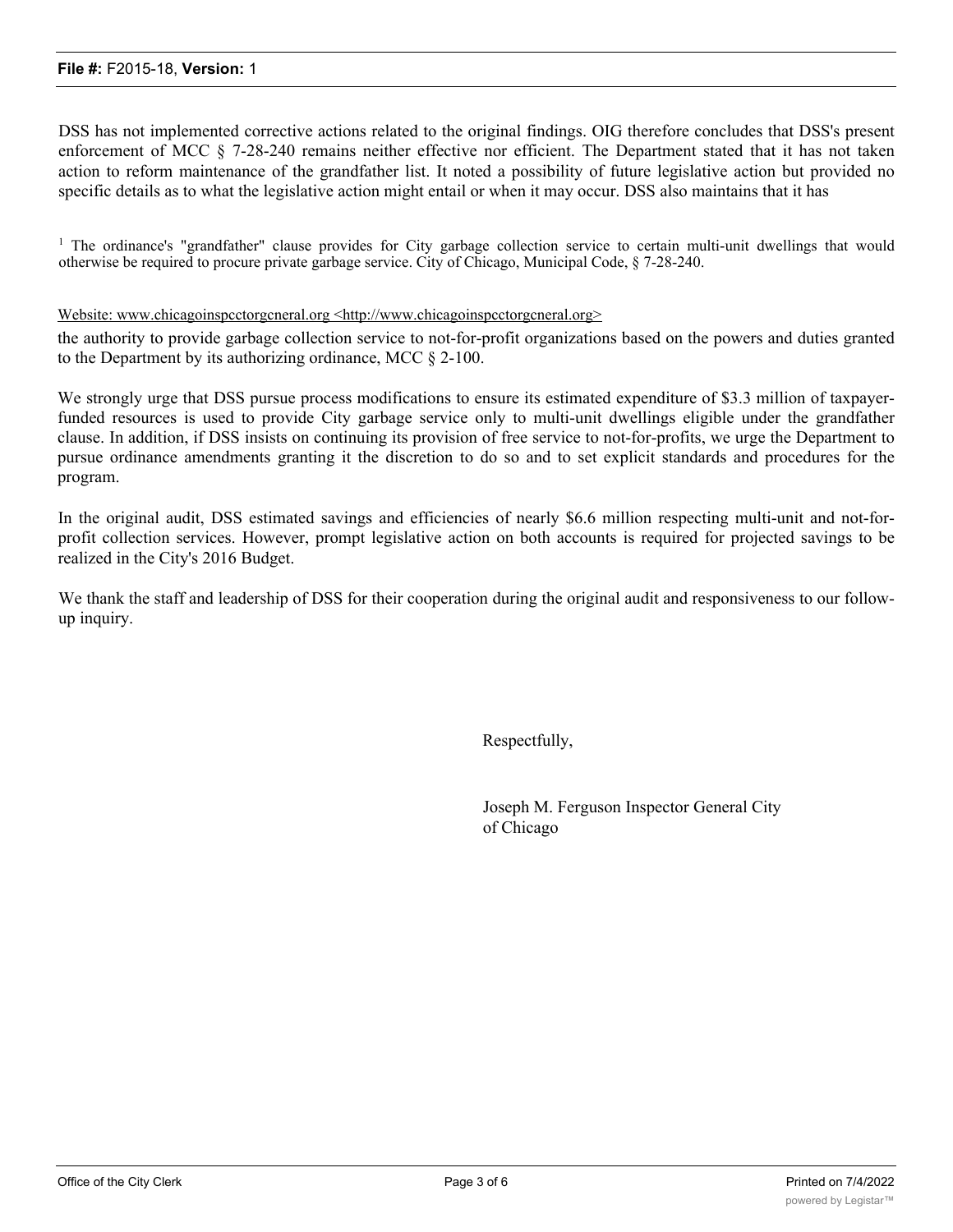Website: www.chicagoinspeclorgeneral.org <http://www.chicagoinspeclorgeneral.org>

*OIG File# 14-0661 DSS Garbage Ordinance Enforcement Follow-Up Inquiry*

## **Follow-Up Results**

In January 2015, OIG followed up on a June 2014 audit of DSS's enforcement of certain eligibility restrictions in the ordinance regarding refuse collection services. DSS responded by describing corrective actions it has taken since receiving the original report.<sup>2</sup> We have summarized the two original findings, their associated recommendations, and the status of any corrective actions below. We have also directly quoted DSS's replies to our inquiry regarding each corrective action and provided our own responses. In this follow-up inquiry, OIG did not observe or test any of the described corrective actions and thus makes no determination as to their effectiveness, which would require a new audit with full testing of the corrective actions.

| Finding 1:          | DSS has not effectively or efficiently enforced the ordinance<br>regarding garbage collection service to multi-unit rental residences.                                                                                                                                                                                                                                                                                                                         |  |  |
|---------------------|----------------------------------------------------------------------------------------------------------------------------------------------------------------------------------------------------------------------------------------------------------------------------------------------------------------------------------------------------------------------------------------------------------------------------------------------------------------|--|--|
| OIG Recommendation: | OIG recommended that DSS take steps to ensure garbage<br>collection services are provided to only those multi-unit dwellings eligible under the<br>grandfather clause. OIG further recommended that DSS develop and implement a more<br>efficient process for updating the grandfather list on an ongoing basis in order to reduce<br>the resources needed to enforce the ordinance.                                                                           |  |  |
|                     | Status of Corrective Action: Not Implemented. "Since the OIG released its June 2014 audit of<br>refuse collection services under MCC 7-28-240, we have had discussions with members of<br>the Chicago City Council about the grandfather list and related DSS refuse collection<br>services. Currently, we believe there is interest within the Council to amend MCC 7-28-<br>240, which could significantly impact the grandfather list and related services. |  |  |
|                     | To ensure all communication with property owners is as clear and consistent as possible,<br>DSS determined that any notifications to owners of properties on the grandfather list<br>should be postponed pending potential legislative action. The department will work with<br>the City Council to develop a fair and efficient approach to the amendment ofthe<br>grandfather clause of MCC 7-28-240."                                                       |  |  |
| OIG Response:       | DSS cites the future possibility of legislative action but provides<br>no specific details as to what the legislative action might entail or when it may occur. In<br>the absence of actionable legislative proposals, we urge DSS to ensure its estimated<br>expenditure of \$3.3 million of taxpayer-funded resources is used to provide garbage<br>collection service only to eligible multi-unit dwellings. In addition,                                   |  |  |

<sup>2</sup> The June 2014 audit report is available on OIG's website:  $\langle \text{http://chicaao} \rangle$ ispectorgeneral.org/wp->content/uploads/2014/06/DSS-Ordinance-Enforcement-Audit.pdf.

*Page 1 of 2*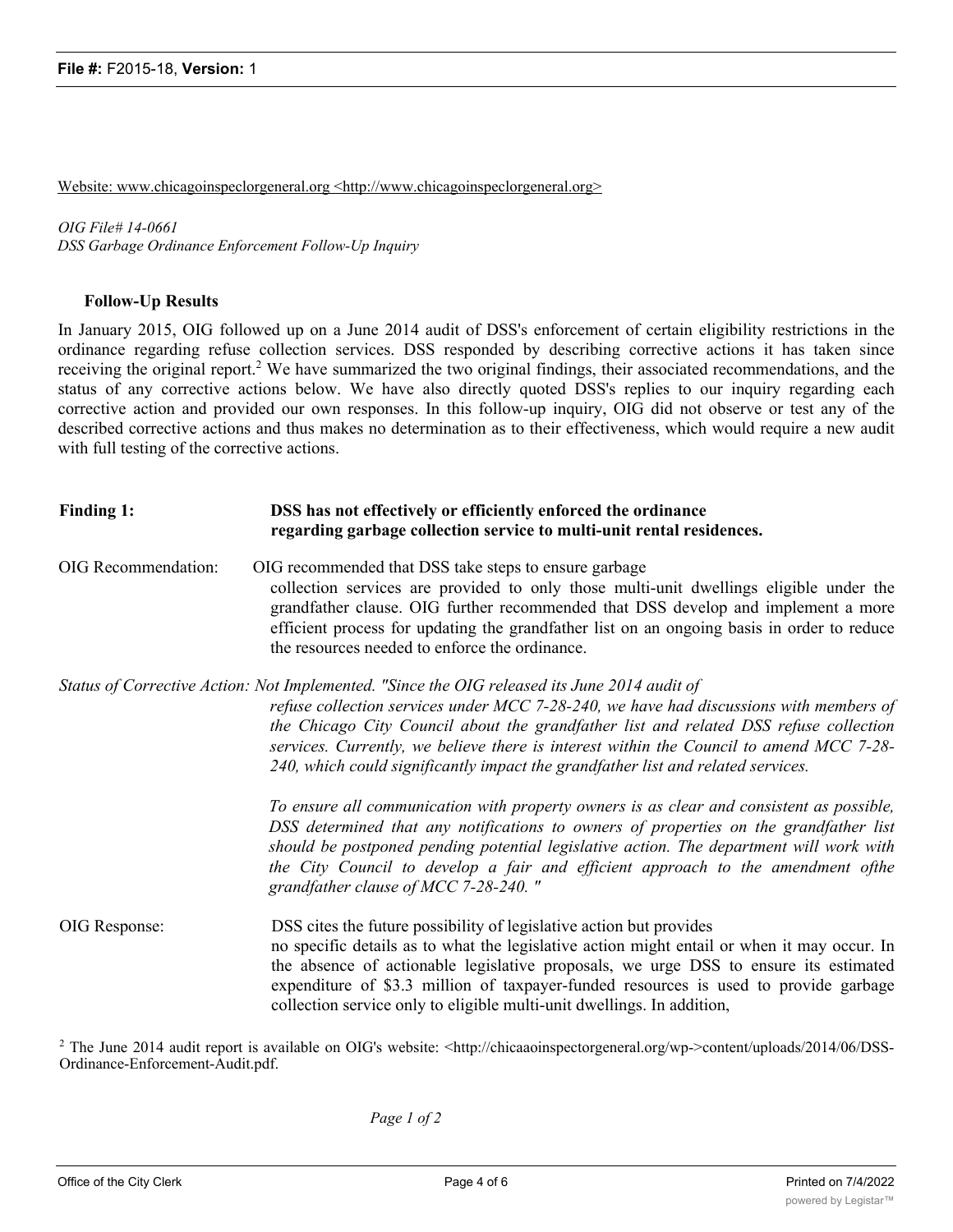## **File #:** F2015-18, **Version:** 1

*OIG File# 14-0661*

*DSS Garbage Ordinance Enforcement Follow-Up Inquiry*

we maintain that DSS should establish a more efficient process to update and maintain the grandfather list.

## **Finding 2: DSS does not enforce MCC § 7-28-240 effectively because there is no legal basis in the ordinance for its \$3.3 million estimated annual expenditure for refuse removal service to not-for-profit organizations.**

## OIG Recommendation: OIG recommended that DSS work with the City Council to set explicit standards in the MCC for not-for-profit refuse removal service. If the City Council chooses not to formalize this service by amending City ordinance, OIG recommended that DSS provide refuse removal service to only those properties defined as eligible by City ordinance.

## *Status of Corrective Action: Not Implemented. "[IJt is the position of DSS that the department has the authority to provide these services under Chapter 2-100 of the Municipal Code."*

OIG Response: OIG respectfully disagrees with DSS's assessment. As OIG stated in the original audit, the Department's \$3.3 million estimated expenditure for the provision of City garbage service to not-for-profit organizations constitutes a taxpayer expense that is not legally authorized under the MCC. If DSS wishes to continue this service, we strongly urge that the Department work with the City Council to amend its enabling ordinance to set forth explicit standards for the collection of garbage from not-for-profit organizations, and that, in doing so, it consider the recent legislation respecting the provision of free water to certain not-for-profit organizations as an instructive guide. Further, if the Department continues to provide this service without ordinance authority, it should, at a minimum, make and publicly share its own process and standards for eligibility and service provision under this program.

*Page 2 of 2*

## **City of Chicago Office of Inspector General**

Public Inquiries Rachel Leven (773) 478-0534 rleven (a),chicaeoinsDectoreeneral.ore **To Suggest Ways to Improve City Government** Visit our website: <https://chicaeoinspectoreeneral.ore/eetinvolvecVhelp-> improve-city-government/service-city-government/service-city-government/service